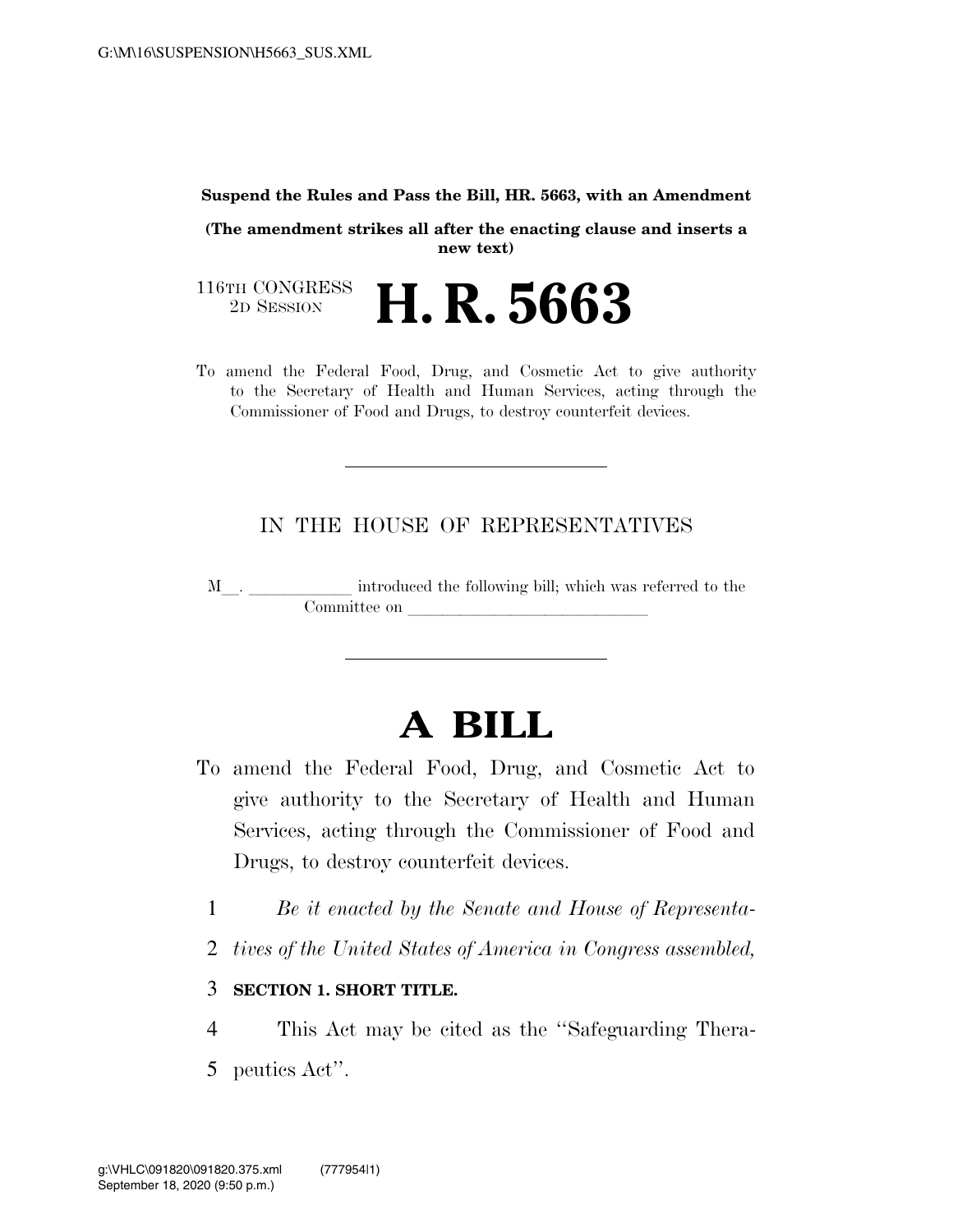### **SEC. 2. AUTHORITY TO DESTROY COUNTERFEIT DEVICES.**

 (a) IN GENERAL.—Section 801(a) of the Federal Food, Drug, and Cosmetic Act (21 U.S.C. 381(a)) is amended—

 (1) in the fourth sentence, by inserting ''or counterfeit device'' after ''counterfeit drug''; and

 (2) by striking ''The Secretary of the Treasury shall cause the destruction of'' and all that follows through ''liable for costs pursuant to subsection (c).'' and inserting the following: ''The Secretary of 11 the Treasury shall cause the destruction of any such article refused admission unless such article is ex- ported, under regulations prescribed by the Sec- retary of the Treasury, within 90 days of the date of notice of such refusal or within such additional 16 time as may be permitted pursuant to such regula- tions, except that the Secretary of Health and Human Services may destroy, without the oppor- tunity for export, any drug or device refused admis- sion under this section, if such drug or device is val- ued at an amount that is \$2,500 or less (or such higher amount as the Secretary of the Treasury may 23 set by regulation pursuant to section  $498(a)(1)$  of the Tariff Act of 1930 (19 U.S.C. 1498(a)(1))) and was not brought into compliance as described under subsection (b). The Secretary of Health and Human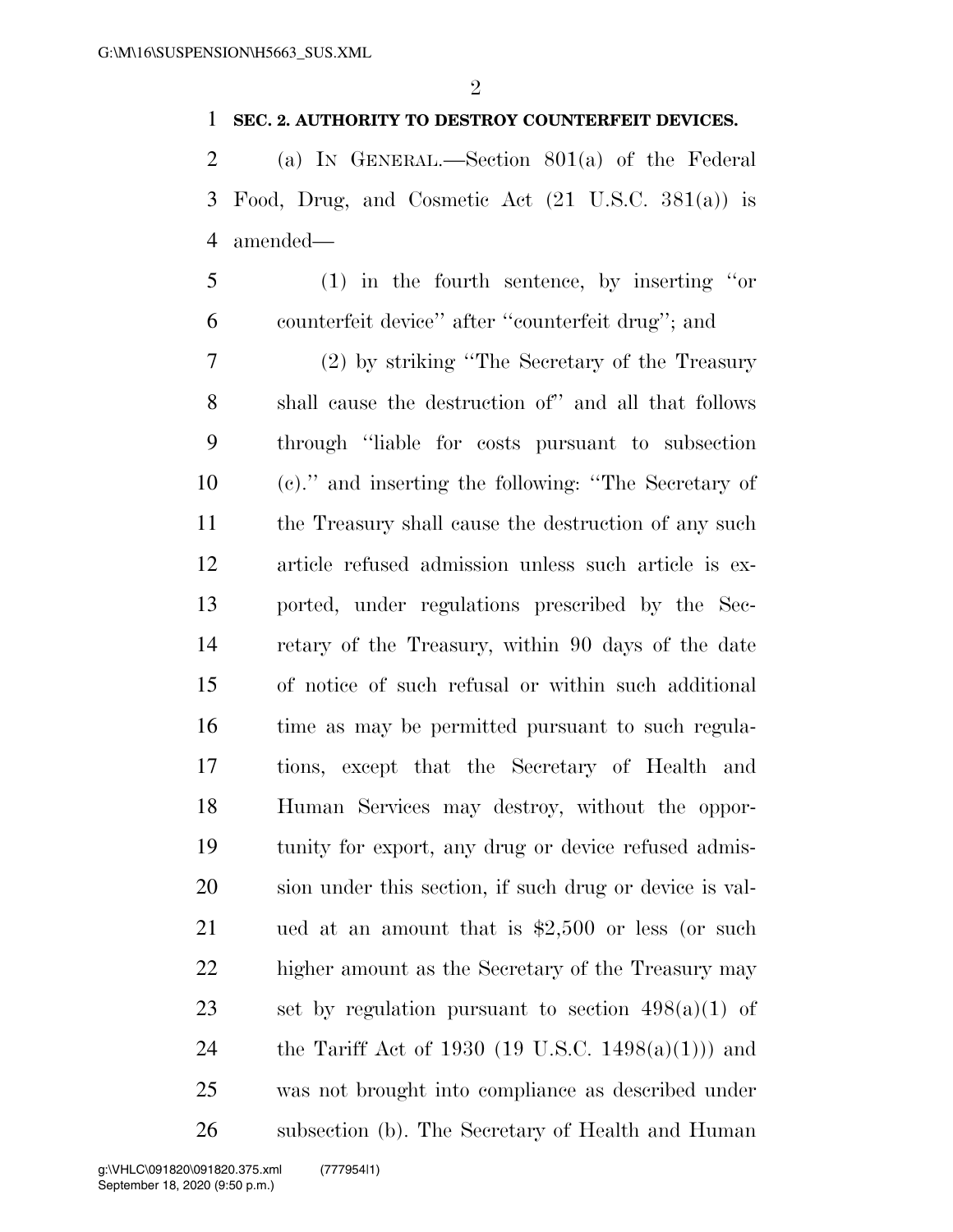Services shall issue regulations providing for notice and an opportunity to appear before the Secretary of Health and Human Services and introduce testi- mony, as described in the first sentence of this sub- section, on destruction of a drug or device under the seventh sentence of this subsection. The regulations shall provide that prior to destruction, appropriate due process is available to the owner or consignee seeking to challenge the decision to destroy the drug or device. Where the Secretary of Health and Human Services provides notice and an opportunity to appear and introduce testimony on the destruc- tion of a drug or device, the Secretary of Health and Human Services shall store and, as applicable, dis- pose of the drug or device after the issuance of the notice, except that the owner and consignee shall re- main liable for costs pursuant to subsection (c).''. (b) DEFINITION.—Section 201(h) of the Federal Food, Drug, and Cosmetic Act (21 U.S.C. 321(h)) is amended— 21 (1) by redesignating subparagraphs  $(1)$ ,  $(2)$ , 22 and (3) as clauses  $(A)$ ,  $(B)$ , and  $(C)$ , respectively;

- and
- (2) after making such redesignations—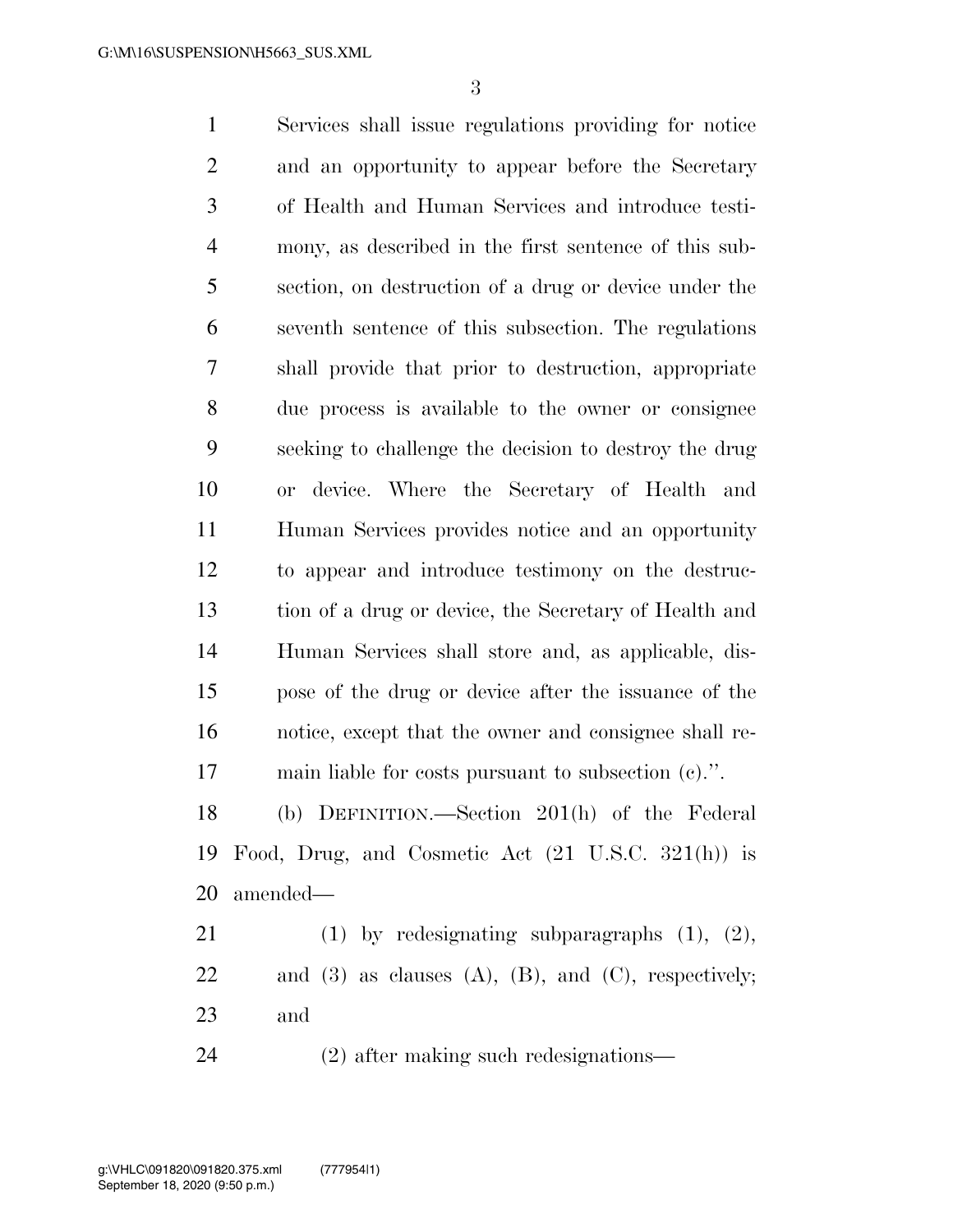| $\mathbf{1}$   | $(A)$ by striking " $(h)$ The term" and insert-      |
|----------------|------------------------------------------------------|
| $\overline{2}$ | ing "(h)(1) The term"; and                           |
| 3              | (B) by adding at the end the following:              |
| 4              | $\lq(2)$ The term 'counterfeit device' means a de-   |
| 5              | vice which, or the container, packaging, or labeling |
| 6              | of which, without authorization, bears a trademark,  |
| 7              | trade name, or other identifying mark, imprint, or   |
| 8              | symbol, or any likeness thereof, or is manufactured  |
| 9              | using a design, of a device manufacturer, packer, or |
| 10             | distributor other than the person or persons who in  |
| 11             | fact manufactured, packed, or distributed such de-   |
| 12             | vice and which thereby falsely purports or is rep-   |
| 13             | resented to be the product of, or to have been       |
| 14             | packed or distributed by, such other device manufac- |
| 15             | turer, packer, or distributor.                       |
| 16             | "(3) For purposes of subparagraph $(2)$ —            |
| 17             | $\lq\lq$ the term 'manufactured' refers to any       |
| 18             | of the following activities: manufacture, prepa-     |
| 19             | ration, propagation, compounding, assembly, or       |
| 20             | processing; and                                      |
| 21             | $\lq\lq$ (B) the term 'manufacturer' means a per-    |
| 22             | son who is engaged in any of the activities list-    |
| 23             | ed in clause $(A)$ .".                               |